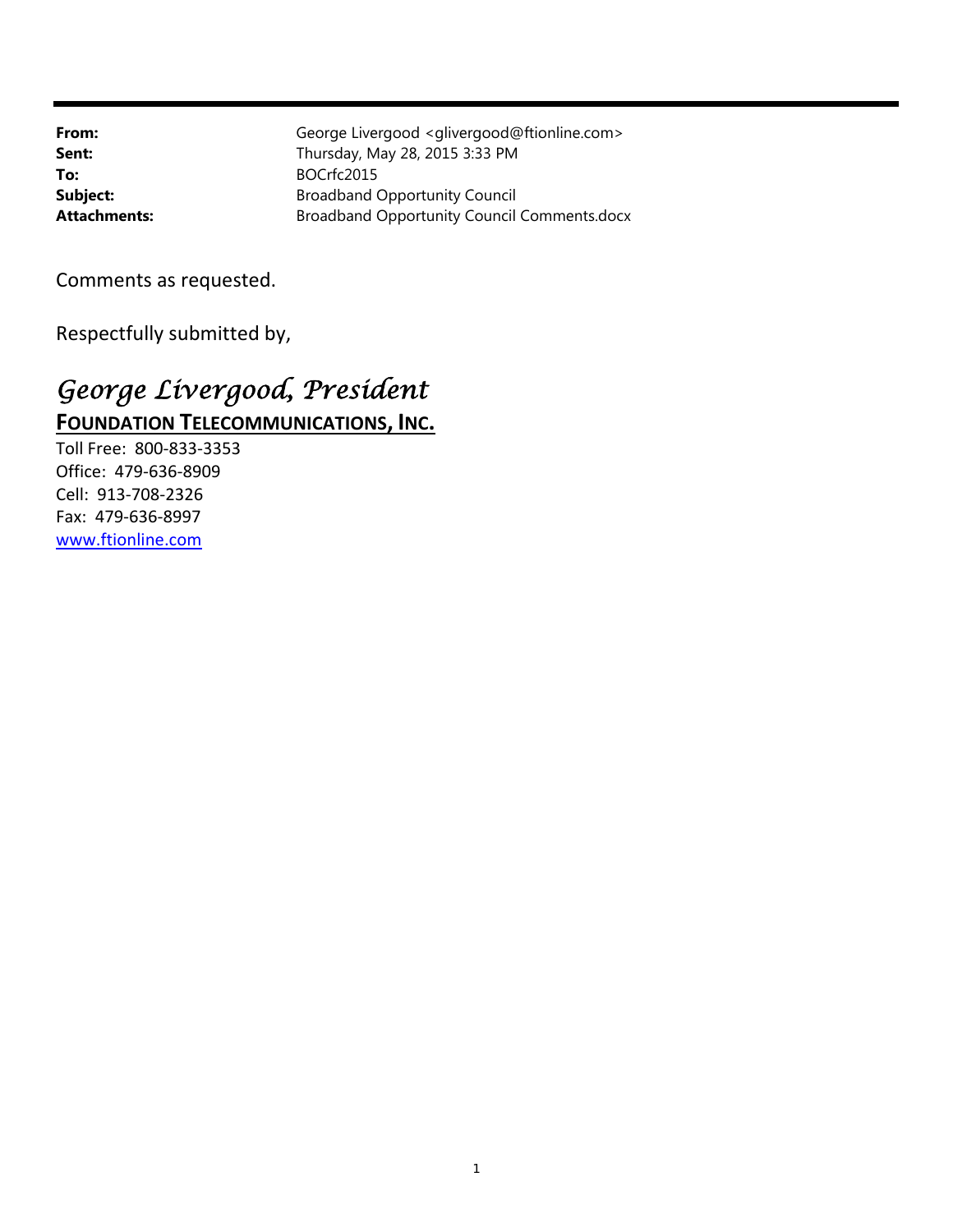# **PART I: POINT OF CONTACT**

**FOUNDATION TELECOMMUNICATIONS, INC.** Toll Free Phone: (800) 833-3353 George Livergood, President Office: (479) 636-8909 14545 South Cody Street Fax: (913) 608-5390 Olathe, KS 66062 Cell: (913)708-2326 Email: [glivergood@ftionline.com](mailto:glivergood@ftionline.com) WEB: www.ftionline.com

*"Exclusively Serving Rural America Advanced High-Speed Internet"*

# **PART II: BACKGROUND SUMMARY**

Although there have been repeated attempts to stimulate the expansion of the availability of high-speed Internet to "Rural America", these attempts have fallen short due to a number of factors related to the economic unviability of the extremely rural areas together with the inability of conventional satellite and cellular networks to provide true high-speed Internet. True "Rural America", by definition, is sparsely populated and economically prohibitive for any distance sensitive technology; two technologies that are not distance sensitive are satellite and cellular telephone.

Foundation Telecommunications, Inc. ("FTI") is perhaps the longest continuously operating twoway satellite Internet service provider in the United States having been formed in February 1979. Initially, FTI served state governments in the design of high technology interactive distance education networks and evolved to provide design, installation and maintenance services to Department of Defense contractors for their leading edge local and wide area networks. Applied technologies included microwave, laser links, fiber optics, dual cable broadband as well as conventional Ethernet based architectures. For the past 17 years, FTI has been providing highreliability two-way satellite Internet and VPN networks to geographically isolated secured government installations, rural K-12 schools, small rural cable television systems and rural communities bypassed by conventional Internet providers. Through a recent patent awarded by the US Patent office (Patent No: US 9,026,106 B2), FTI is now able to provide low cost highreliability (99.95%) high-speed (25 mbps) Internet service without geographic restriction throughout the United States.

Accordingly, Foundation Telecommunications, Inc. respectfully submits comments to the questions listed in the "Broadband Opportunity Council Request For Comment" as a long standing Woman Owed Small Business operating continuously for the past thirty-six (36) years in the fields of wired and wireless telecommunications.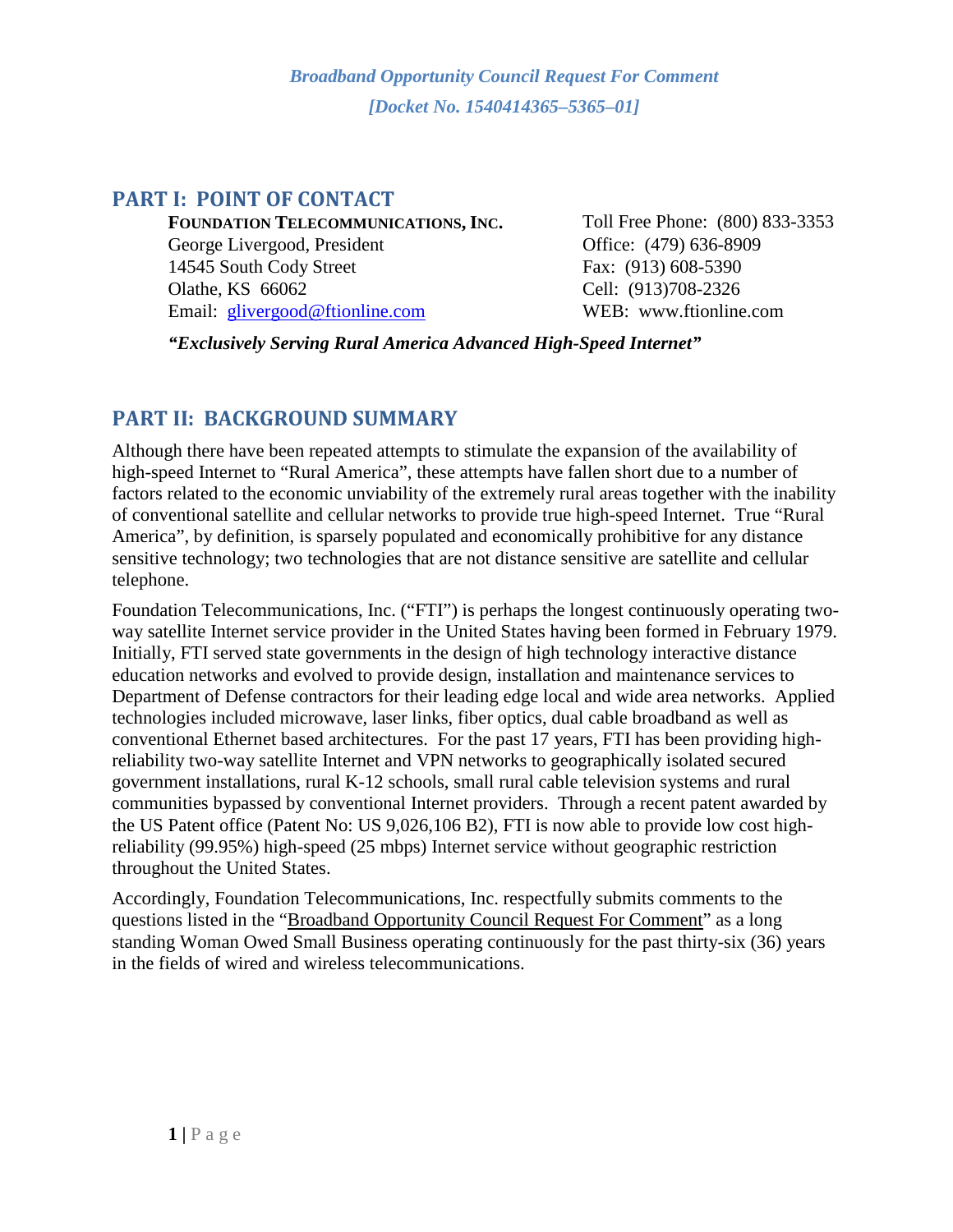# **PART III: QUESTIONS & COMMENTS**

# **A. Overarching Questions**

1. How can the federal government promote best practices in broadband deployment and adoption? What resources are most useful to communities? What actions would be most helpful to communities seeking to improve broadband availability and use?

#### **FTI Comment:**

*Federal resources that would be most helpful to small rural communities would include promoting small business expansion of wireless technologies as an immediate solution to broadband availability until such time that the more ideal fiber infrastructure is expanded to include them. Nearly two decades ago, FTI proposed a "temporary" twoway satellite solution for broadband service to rural Wyoming schools until such time that the telephone company could construct the needed infrastructure to the schools as a permanent wired broadband solution. Today, FTI is still serving some of those rural K-12 schools with its "temporary" satellite solution.*

2. How can the federal government best promote the coordination and use of federally-funded broadband assets?

#### **FTI Comment:**

*The federal government is in a unique position to assist in lowering the overall cost of operations of small businesses specializing in the provision of broadband services to Rural America. That assistance is first and foremost in the provision of grants for the construction of the hub related assets shared by all broadband users in Rural America effectively removing the carried cost of the shared infrastructure by all; thus, allowing a low-cost universally available high-speed Internet solution. Secondly, an agency of the federal government (GSA) may have assets that can be used by the small business broadband providers that will lower overall initial costs of operation. Finally, the rightsof-way and easements owned by the federal government could be made available to broadband service providers without cost or fees.* 

*Ultimately, eliminating the cost of the shared hub while decreasing the cost of operations of the small business Internet Service Provider will result in the network being able to be extended to more rural areas at a lower continuing subscription cost.* 

3. What federal regulations and/or statutes could be modernized or adapted to promote broadband deployment and adoption?

#### **FTI Comment:**

*The Universal Service Fund that is being and has been collected from all telephone bills for decades should be made available to all technologies capable of providing high availability 25 mbps service to Rural America irrespective of the technology applied. The fund was originally developed for the provision of telephone service in Rural America. Decades later, we are attempting to find methods to fund the expansion of a Universally Service that can be used for telephone service; the only difference being the technology used to provide the service today while the funding mechanism should remain*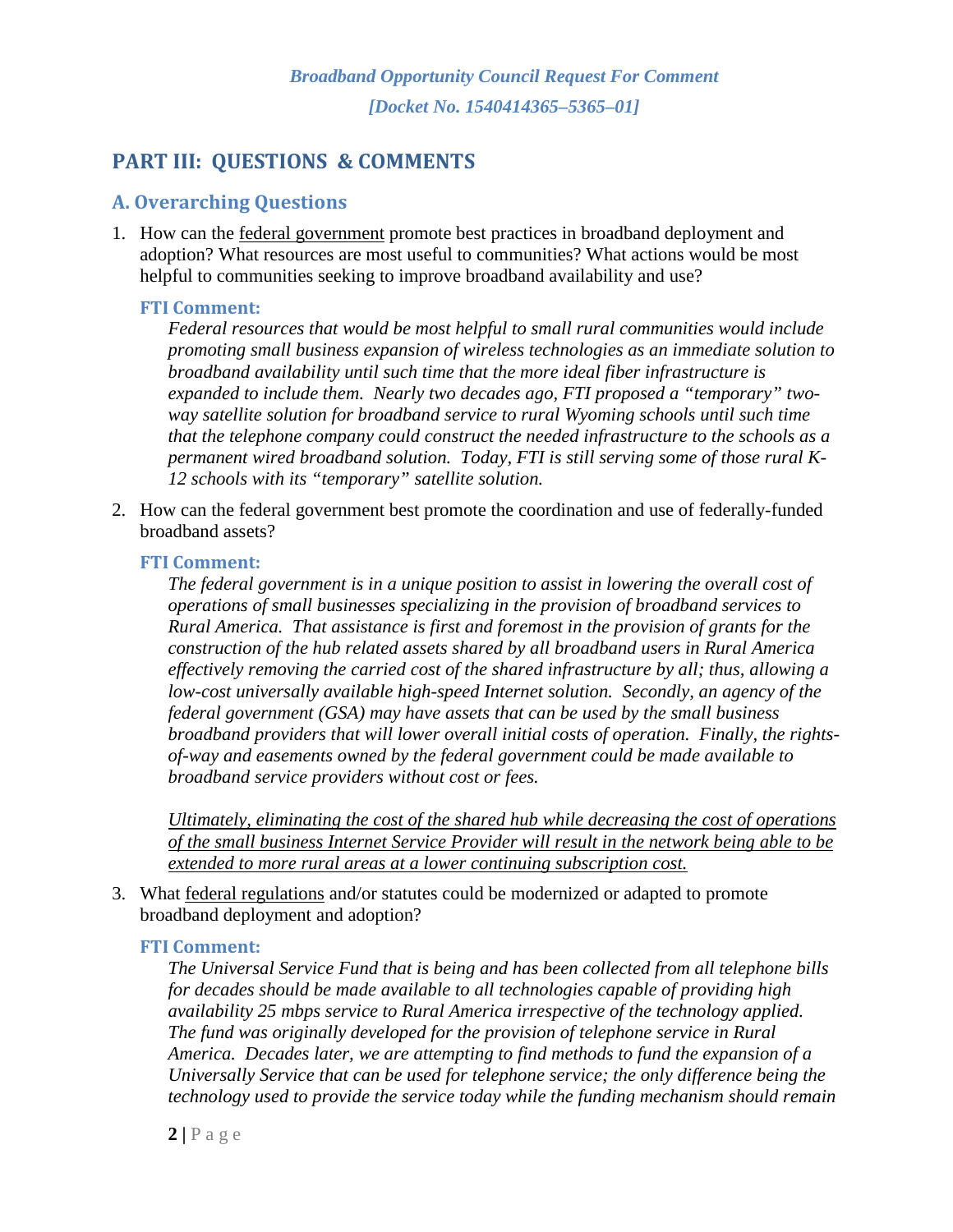*unchanged. Moreover, most VoIP broadband telephone service providers have unlimited free calls throughout the US……….a much better service than what the Universal Service Fund was originally intended to address. While we would certainly appreciate the fund be limited to small business and wireless technologies, the exact formula for this distribution should be equitable and based upon the level of isolation of the end user with respect to Internet access.*

*The allowance of Investment Tax Credits for private investments in small businesses that are dedicated to the provision of broadband services to Rural America would also certainly help to develop the needed capital for network expansion.* 

4. As the federal government transitions to delivering more services online, what should government do to provide information and training to those who have not adopted broadband? What should the federal government do to make reasonable accommodations to those without access to broadband?

#### **FTI Comment:**

*First, there is no possible reason that broadband cannot be made available to every household in the US. There will, however, always be those that do not want access and have no intention to adopt broadband whether it is due to age, economics, physical infirmities, or some other factor. Presumably, this question relates to access to government programs that may have converted to broadband access such as healthcare, social security, registrations, federal park information or other similar programs. Access to these programs would have to be made through an accommodation via telephone or an on-site visit to the appropriate government office where a person could either walk them through the steps of access via a computer or perform the access for them.*

*The availability of a low cost tablet or laptop with a pre-programmed desktop with icons for the most used federal programs for direct URL access would make the use of a computer less intimidating to many, if not most, users. It is our understanding that USAID assisted in the development of such a laptop with a crank for generating power as early as 2007. We understand that it was much less than \$100 at the time and virtually "disposable".* 

5. How can the federal government best collaborate with stakeholders (state, local, and tribal governments, philanthropic entities, industry, trade associations, consumer organizations, etc.) to promote broadband adoption and deployment?

## **FTI Comment:**

*The federal government is in a position to enable Investment Tax Credits for investments of public and private sources of capital for business deployment into rural areas for the adoption of broadband.*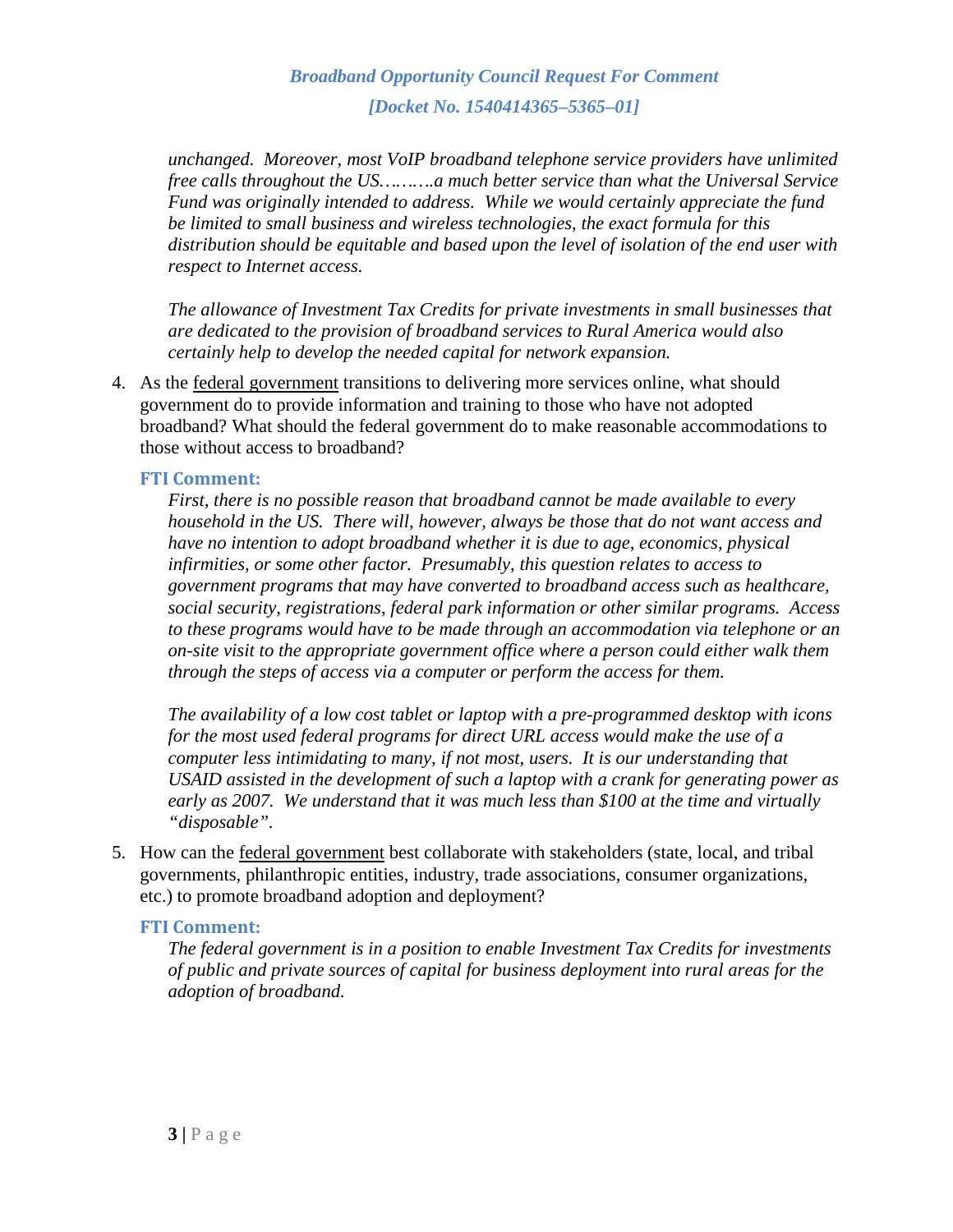# **B. Addressing Regulatory Barriers to Broadband Deployment, Competition, and Adoption**

6. What regulatory barriers exist within the agencies of the Executive Branch to the deployment of broadband infrastructure?

#### **FTI Comment:**

 *Unknown.* 

7. What federal programs should allow the use of funding for the deployment of broadband infrastructure or promotion of broadband adoption but do not do so now?

#### **FTI Comment:**

*The re-distribution and allocation of the Universal Service Fund to small businesses dedicated to the provision of rural broadband services would be helpful. Secondly, setting a priority for GSA to allocate assets to small businesses dedicated to rural broadband services would lower their cost of operations and provide for extended services to rural America.*

8. What inconsistences exist in federal interpretation and application of procedures, requirements, and policies by Executive Branch agencies related to broadband deployment and/or adoption, and how could these be reconciled? One example is the variance in broadband speed definitions.

#### **FTI Comment:**

*One school of thought is that market competition will cause the lowest priced fastest service to evolve. Decades of providing broadband services to rural America have also resulted in the revelation that not all customers want fast service if they can save money just as some customers only want the service a few hours per week if they can save money. Having the government set the speed and tiers of all services seems to be contrary to the demonstrated marketplace and the constitutional responsibilities of the federal government.* 

*Notwithstanding the above, it is reasonable for the federal government to establish minimum standards for service in order to access government funding. That service level should be universal since availability of service via satellite and cellular phones are now universally available. The stated 25 mbps service level for government funding seems reasonable and achievable in today's technological market. Moreover, it will cause those vendors unable to achieve that level to develop innovative solutions in order to qualify for government funding.* 

*Finally, the government should ADD the requirement for "Availability" to that of data rates. Fiber and DSL networks have a stated "Availability" figure while residential satellite providers avoid that issue particularly in times of localized inclement weather. Availability is just as important of a service parameter as data rate. No user paying for service whether cable TV or Internet should have to tolerate service interuptions due to weather particularly given the predictability with the technology being used.* 

**4 |** Page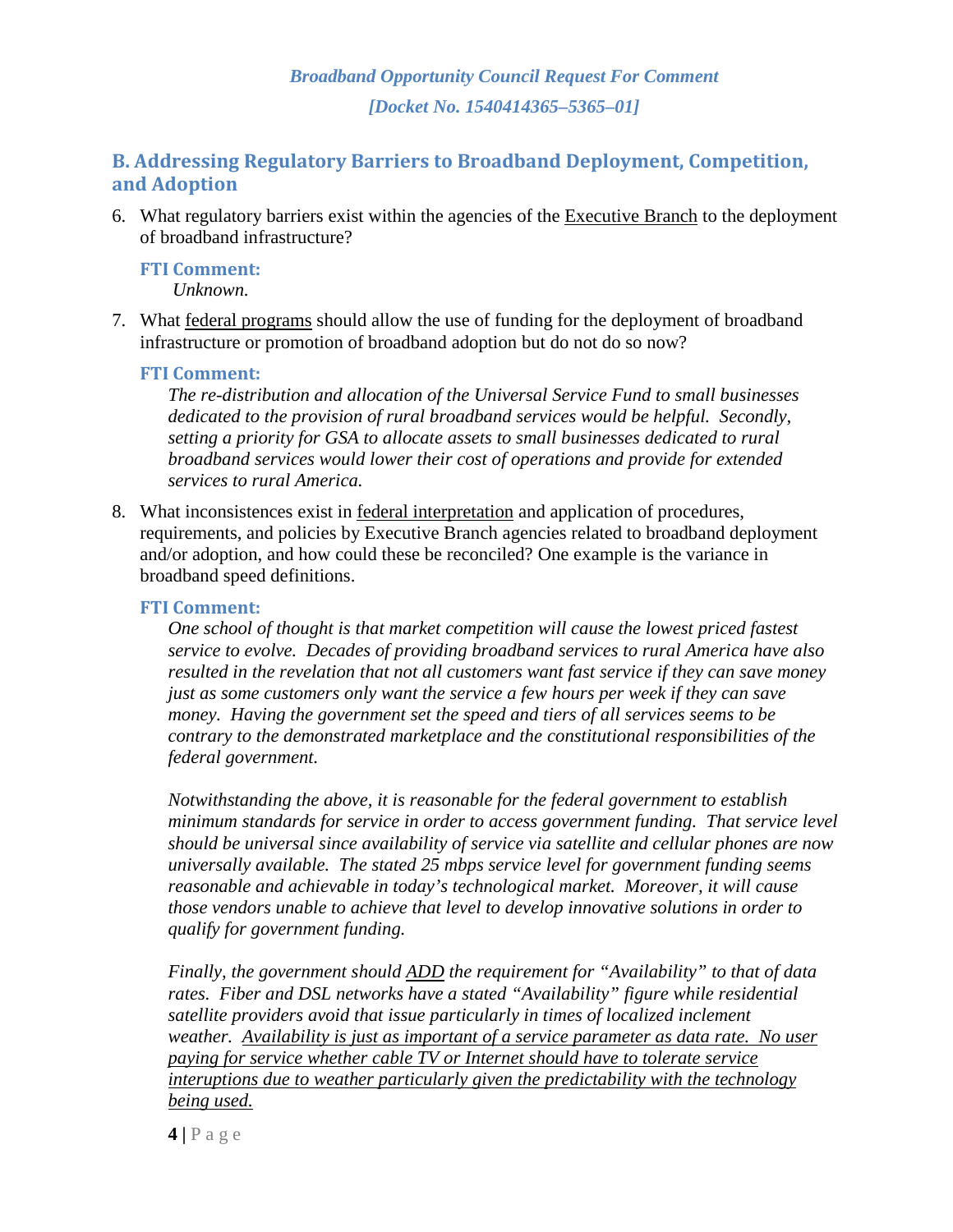*This is precisely the motivation for the FTI development of its now patented technologies.* 

9. Are there specific regulations within the agencies of the Executive Branch that impede or restrict competition for broadband service, where residents have either no option or just one option? If so, what modifications could agencies make to promote competition in the broadband marketplace?

## **FTI Comment:**

*Assuming that at least one agency of the Executive Branch controls the regulations regarding Investment Tax Credits; an allowance for ITCs for deployment of high availability high speed broadband into rural America would encourage new sources of capital for small businesses for their broadband network expansion.* 

10. Are there federal policies or regulations within the Executive Branch that create barriers for communities or entities to share federally-funded broadband assets or networks with other non-federally funded networks?

# **FTI Comment:**

*FTI is not aware of any such policy or regulation.* 

11. Should the federal government promote the implementation of federally-funded broadband projects to coincide with other federally-funded infrastructure projects? For example, coordinating a broadband construction project funded by USDA with a road excavation funded by DOT?

# **FTI Comment:**

*Excellent example.* 

*Consider the placement of a slotted array coaxial antenna (US Patent No: US 6,091,372 A) together with a fiber transport bundle in the median of all Interstate highways and all road construction projects. The end result would be a high capacity fiber transport together with a Wi-Fi like several hundred mbps link to the Internet backbone. There may have to be a special block of frequencies allocated to this project by the FCC from the VHF and Low VHF channel block vacated by the television station broadcasts; perhaps not.* 

*A second example might be to develop a wireless or satellite infrastructure for the wide area network monitoring of Interstate highway cameras located in construction zones or key areas of the highway network. This could include weather monitoring as well as in areas that are extremely rural and geographically isolated with the inclusion of solar power generation.* 

*A third example relates to government subsidies of "green energy" projects. When considered together with the power requirements of a rural Wi-Fi Hot Spot for broadband distribution, the additional subsidy would make the difference between installation of a Hot Spot in a technically ideal location or one where utility power was*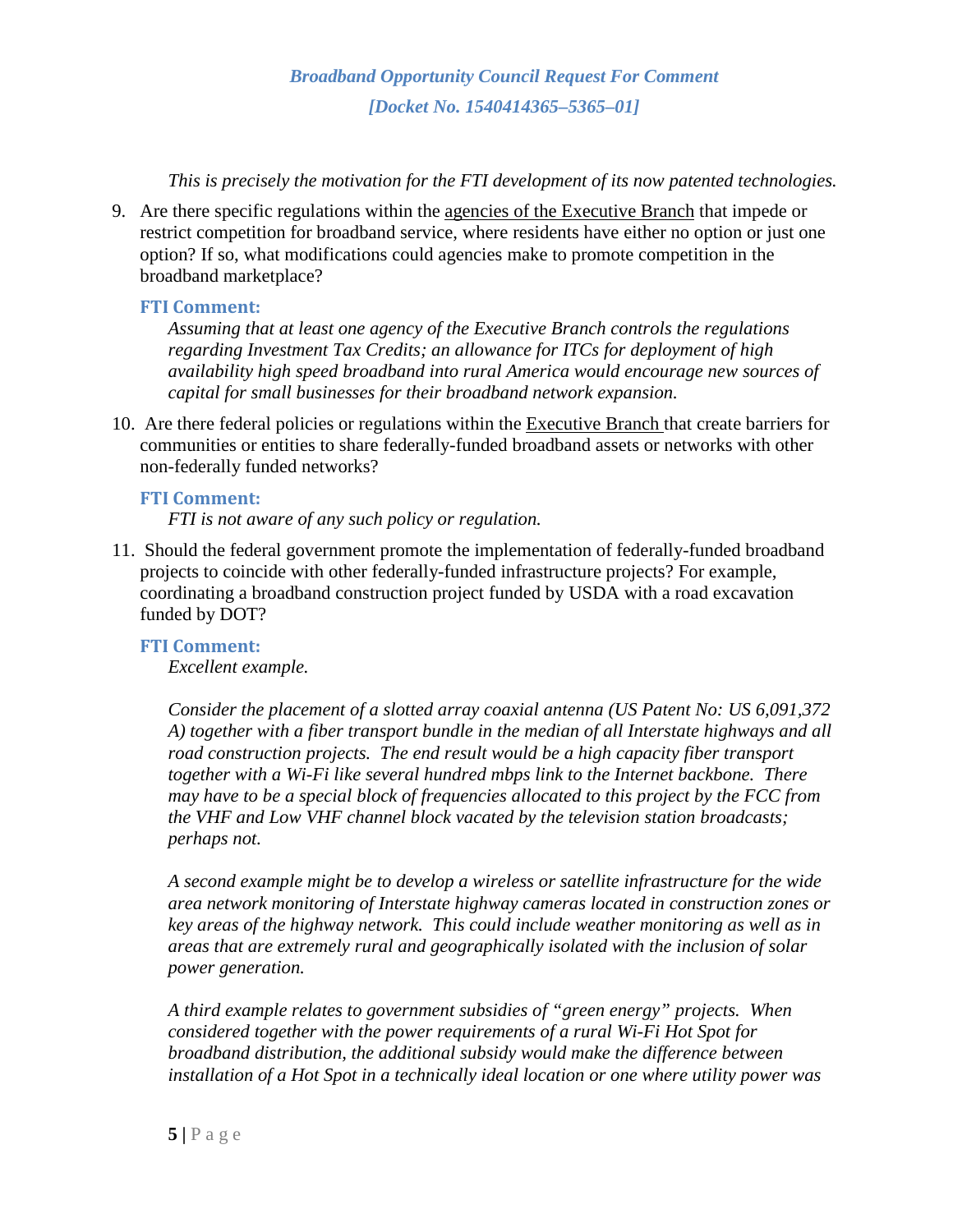*available. Solar powered Hot Spots using both broadband and green energy subsidies make economic sense.* 

*Finally, "green energy" subsidies could be extended to the hub gateway to the Internet that in a manner that results in more power being generated than being used for the broadband; thus, resulting in additional power being "sold back" to the grid and generating another operating revenue source.* 

# **C. Promoting Public and Private Investment in Broadband**

12. How can communities/regions incentivize service providers to offer broadband services, either wired or wireless, in rural and remote areas? What can the federal government do to help encourage providers to serve rural areas?

## **FTI Comment:**

*The most obvious incentives would be financial in the form of grants or guaranteed loans. Another incentive would be to eliminate all "franchise fees" and taxes for the use of public easements for the transport of broadband as well as all taxes on revenues generated from broadband services.* 

*Alternative technologies to conventional wired or fiber infrastructures require height above ground level for wireless connectivity. Very often, the needed height in small rural communities or in rural (water cooperatives) areas are water towers or grain elevators which also require height above ground level to function properly; light poles and city buildings would be helpful to a wireless operator, as well. The ability to utilize those structures without cost would be a great incentive for the cost effective installation of wireless last mile technologies.*

13. What changes in Executive Branch agency regulations or program requirements could incentivize last mile investments in rural areas and sparsely populated, remote parts of the country?

#### **FTI Comment:**

*A federal regulation precluding a fee or tax for the broadband operator's use of rural cooperative or community owners of water towers, grain elevators, or other community operated infrastructures funded all or in part by federal funds would help. This should extend to community owned public easements and light poles, as well.* 

14. What changes in Executive Branch agency regulations or program requirements would improve coordination of federal programs that help communities leverage the economic benefits offered by broadband?

#### **FTI Comment:**

*A federal regulation precluding a fee or tax for the broadband operator's use of rural cooperative or community owners of water towers, grain elevators, or other community operated infrastructures funded all or in part by federal funds would help. This should extend to community owned public easements and light poles, as well.*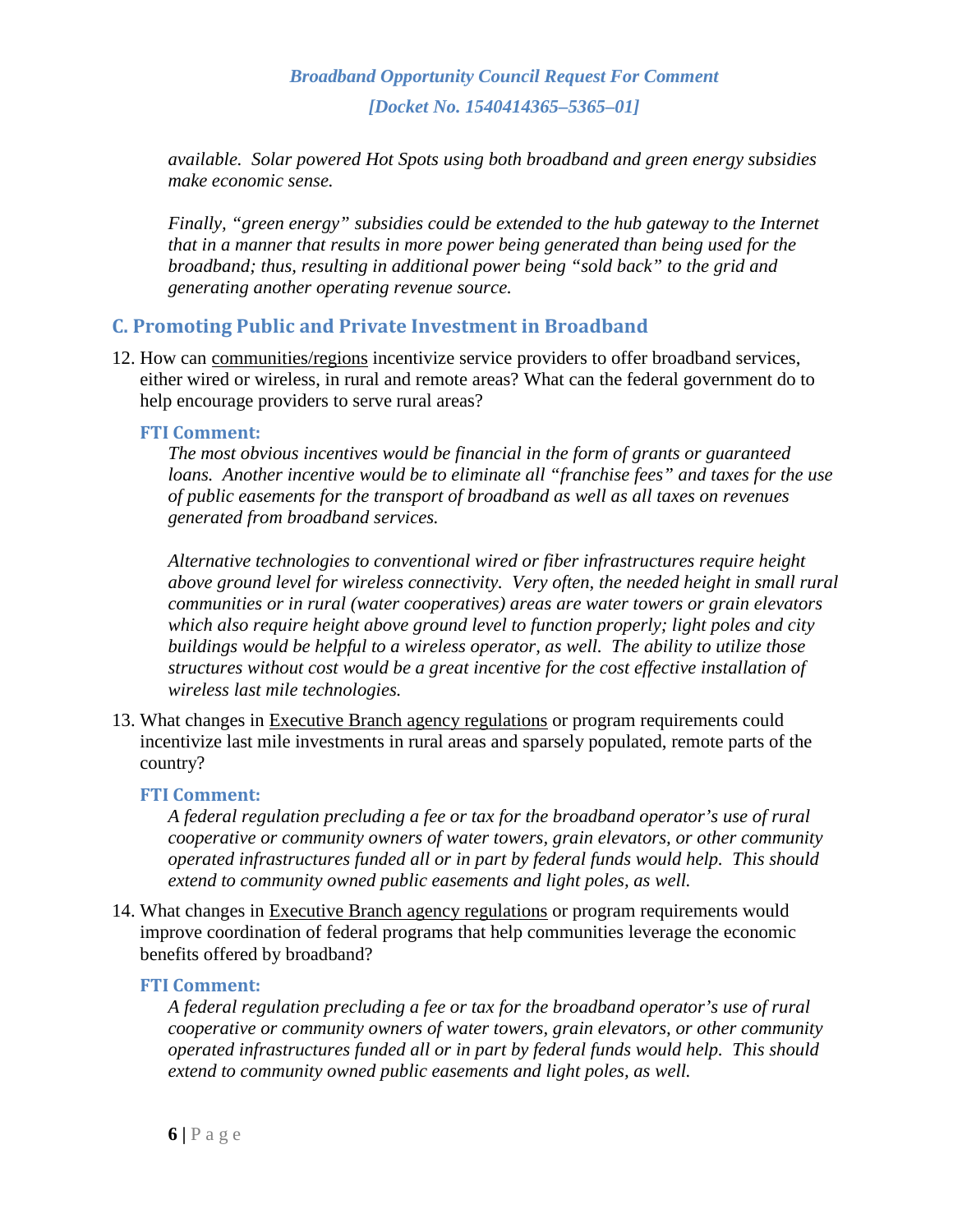15. How can Executive Branch agencies incentivize new entrants into the market by lowering regulatory or policy barriers?

#### **FTI Comment:**

*A federal regulation precluding a fee or tax for the broadband operator's use of rural cooperative or community owners of water towers, grain elevators, or other community operated infrastructures funded all or in part by federal funds would help. This should extend to community owned public easements and light poles, as well.* 

#### **D. Promoting Broadband Adoption**

16. What federal programs within the Executive Branch should allow the use of funding for broadband adoption, but do not do so now?

#### **FTI Comment:**

*Universal Service Fund could be used for funding deployment of broadband into rural America. Allowance of ITCs would increase the flow of investment capital into small businesses that are providing satellite or wireless connectivity provided that they meet the 25 mbps data rate and 99.95% service "Availability" rate.* 

17. Typical barriers to broadband adoption include cost, relevance, and training. How can these be addressed by regulatory changes by Executive Branch agencies?

#### **FTI Comment:**

Low cost high-speed high-availability Internet could be universally available were it not *for the shared cost of the satellite hub and gateway into the Internet. Any program that would increase the availability of investment capital into small businesses will eliminate end user "cost" as a barrier.* 

*"Relevance" and "training" with respect to the actual utility of the broadband connection can be addressed with a low cost laptop similar to that created by the USAID with the addition of a pre-programmed easy to use desktop set of icons. If history is any indicator, the use of this type of computer will be temporary and the end user will purchase a laptop with even more capabilities once "trained" and familiar with the utility of the broadband connection.* 

*Assuming that the Department of Education is an "Executive Branch agency", the increased use of computers in all K-12 schools for research will, in and of itself, promulgate the use of the broadband technology at home. FTI has been providing highspeed high-availability broadband to rural K-12 schools that cannot receive broadband any other way for the past 15 years with that precise result. The OLPC computer distributed to 1.84 million children in other countries could be used as the entry level K-12 computer.*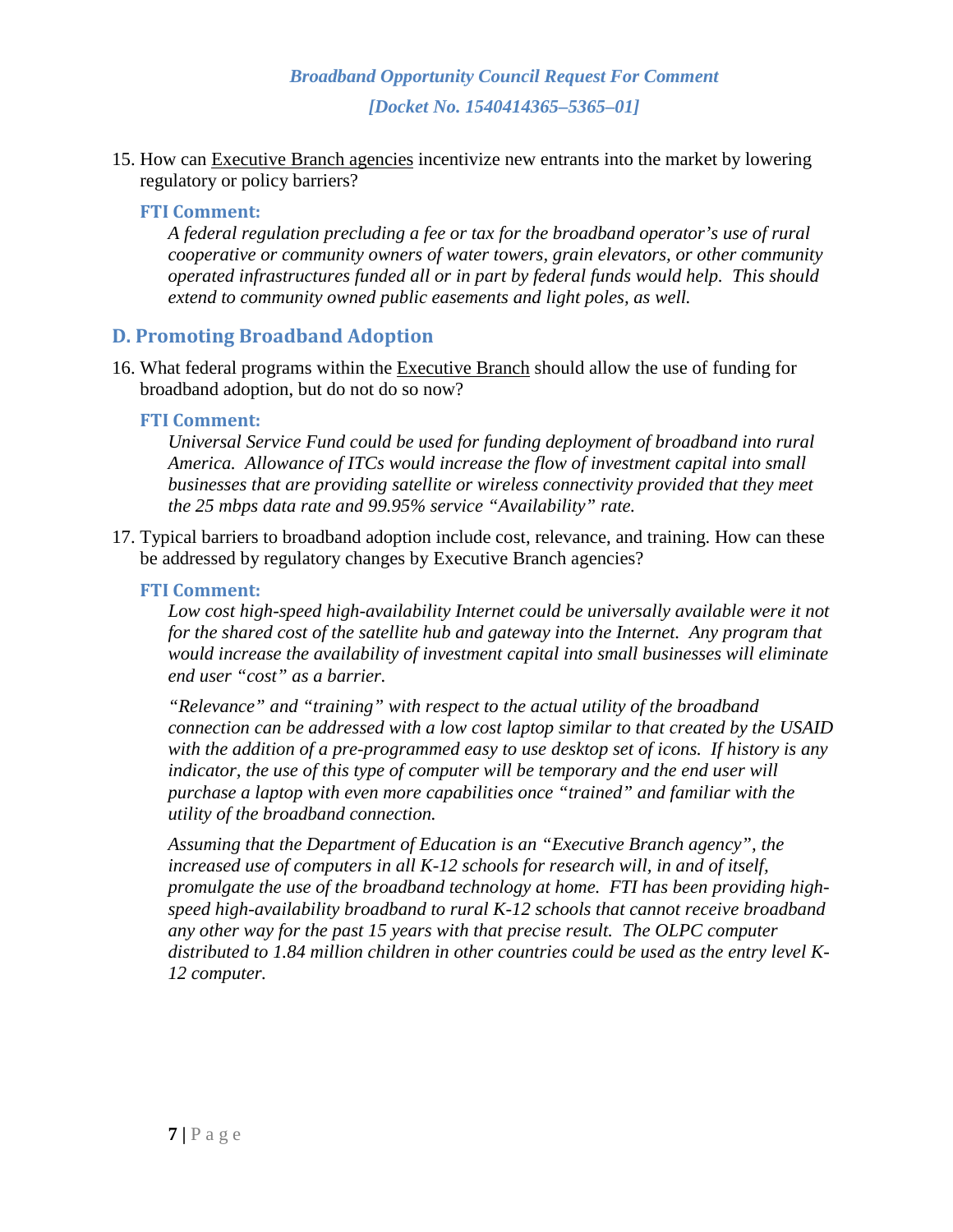# **E. Issues Related to State, Local, and Tribal Governments**

18. What barriers exist at the state, local, and/or tribal level to broadband deployment and adoption? How can the federal government work with and incentivize state, local, and tribal governments to remove these barriers?

#### **FTI Comment:**

*FTI has no comment with regard to barriers that may exist at the state, local or tribal levels and has had no involvement in this process.* 

19. What federal barriers do state, local, and tribal governments confront as they seek to promote broadband deployment and adoption in their communities?

#### **FTI Comment:**

*FTI has no comment with regard to barriers that may exist at the state, local or tribal levels and has had no involvement in this process.* 

20. What can the federal government do to make it easier for state, local, and tribal governments or organizations to access funding for broadband?

#### **FTI Comment:**

*FTI has no comment with regard to barriers that may exist at the state, local or tribal levels and has had no involvement in this process.* 

*If the term, "organizations", is intended to include small businesses, FTI has participated in at two grant processes as a "Woman Owned Small Business" with some comments relative to the process. The process was very expensive with the requirements for documentation, independent third party engineering certifications, CPA plan review and detailed data collection. In both cases, FTI exhausted all of its cash reserves and committed to a bank Line-of-Credit to fund each of the efforts. For a small business, this was an extreme financial burden that we have yet to pay off with the bank.* 

*Many government grants have a two-step process, instead. Information is submitted by the company in an abbreviated form for evaluation. The government responds in a few months with a letter indicating the project is of interest or not effectively saving the proposing company the cost of the preparation. This simplified process would have saved our company financially unless, of course, we were selected for a complete proposal.* 

21. How can the federal government support state, local, and tribal efforts to promote and/or invest in broadband networks and promote broadband adoption? For example, what type of capacity-building or technical assistance is needed?

#### **FTI Comment:**

*FTI has no comment with regard to barriers that may exist at the state, local or tribal levels and has had no involvement in this process.*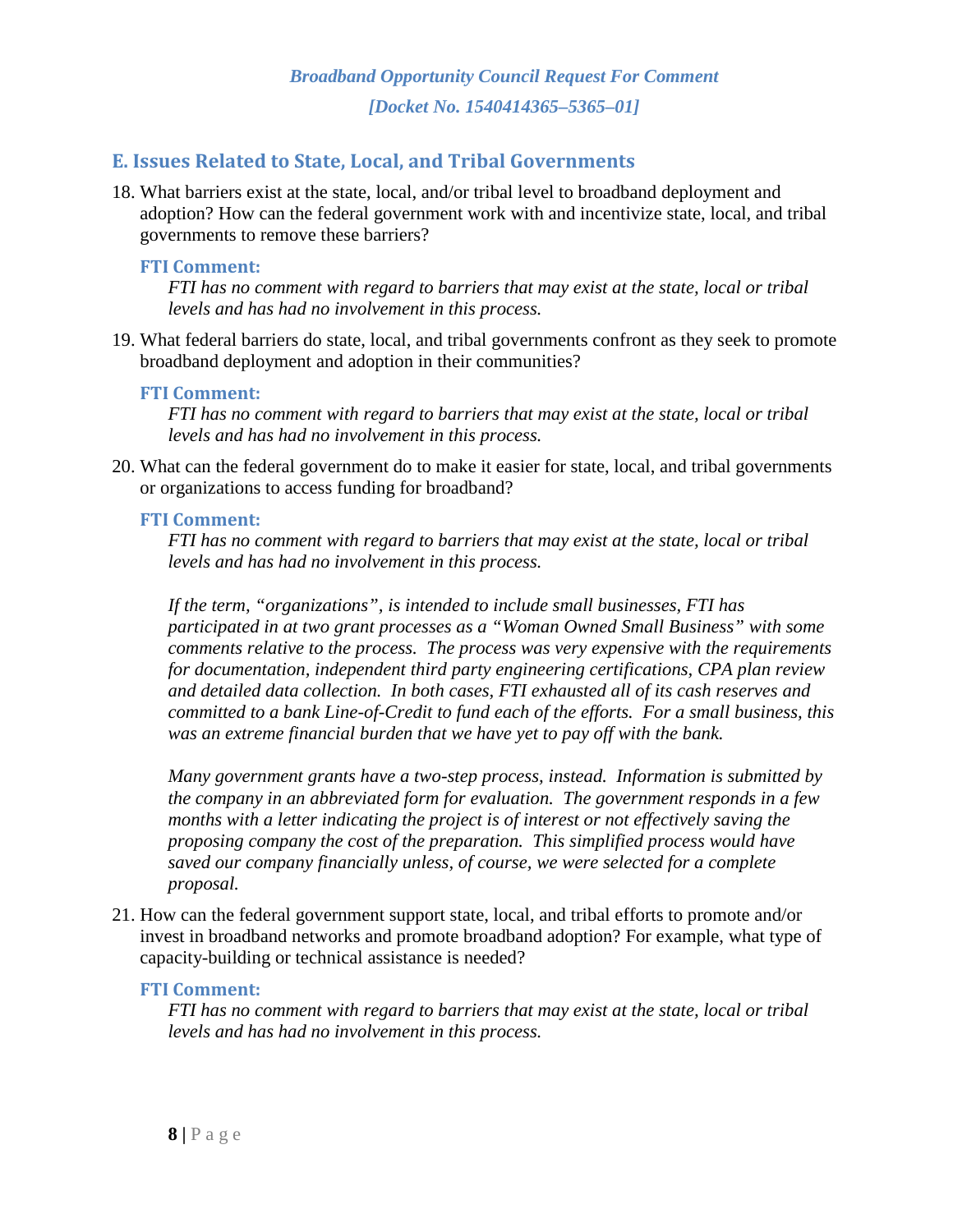# **F. Issues Related to Vulnerable Communities and Communities With Limited or No Broadband**

22. How can specific regulatory policies within the Executive Branch agencies be altered to remove or reduce barriers that prevent vulnerable populations from accessing and using broadband technologies? Vulnerable populations might include, but are not limited to, veterans, seniors, minorities, people with disabilities, at-risk youth, low-income individuals and families, and the unemployed.

#### **FTI Comment:**

*The greatest single barrier to the prevention of vulnerable populations from accessing and using broadband technologies is the availability of a low cost or "free" government subsidized entry level computer (cell phones don't count) together with universal availability of Wi-Fi network access. With these two elements, there can be no restriction whether regulatory or not that will prevent vulnerable populations from accessing and using broadband technologies.* 

23. How can the federal government make broadband technologies more available and relevant for vulnerable populations?

#### **FTI Comment:**

*Several years ago, a cell phone manufacturer recognized that cell phone use to the "vulnerable populations" listed was a serious market challenge. Their market research concluded that a new special purpose cell phone was required with large easy to read lighted buttons, more sensitive microphone, improved speaker with respect to both volume and quality together with simplified "one button" targeted pre-programmed functions.* 

#### *The "Jitterbug" was born.*

*Today, we have an aging population that is reluctant to learn new "things". Eyesight, hearing and dexterity are all additional issues preventing them from the benefits of broadband technology. In many ways, their needs are similar to our returning veterans, minorities, people with disabilities, at-risk youth, low-income individuals and families, and the unemployed.* 

*Again, USAID distributed a new low cost Wi-Fi enabled laptop computer in 2007 through 2013 that included a small crank to generate power in order for it to be used in third world countries……..odd that they assumed that there would be no power but there would be Wi-Fi. As of 2011, 1.84 MILLION of the OLPC computers were distributed in other countries but not the US. The most recent version of the OLPC (XO-4) was introduced at the International CES in Las Vegas in 2013. Notwithstanding the above, a similar approach could be used to develop the same laptop (or improved tablet) computer with larger buttons, pre-programmed functions, etc. The development work has already been completed and the units tested in the field since 2007 so all of the "bugs" should be worked out of the design.*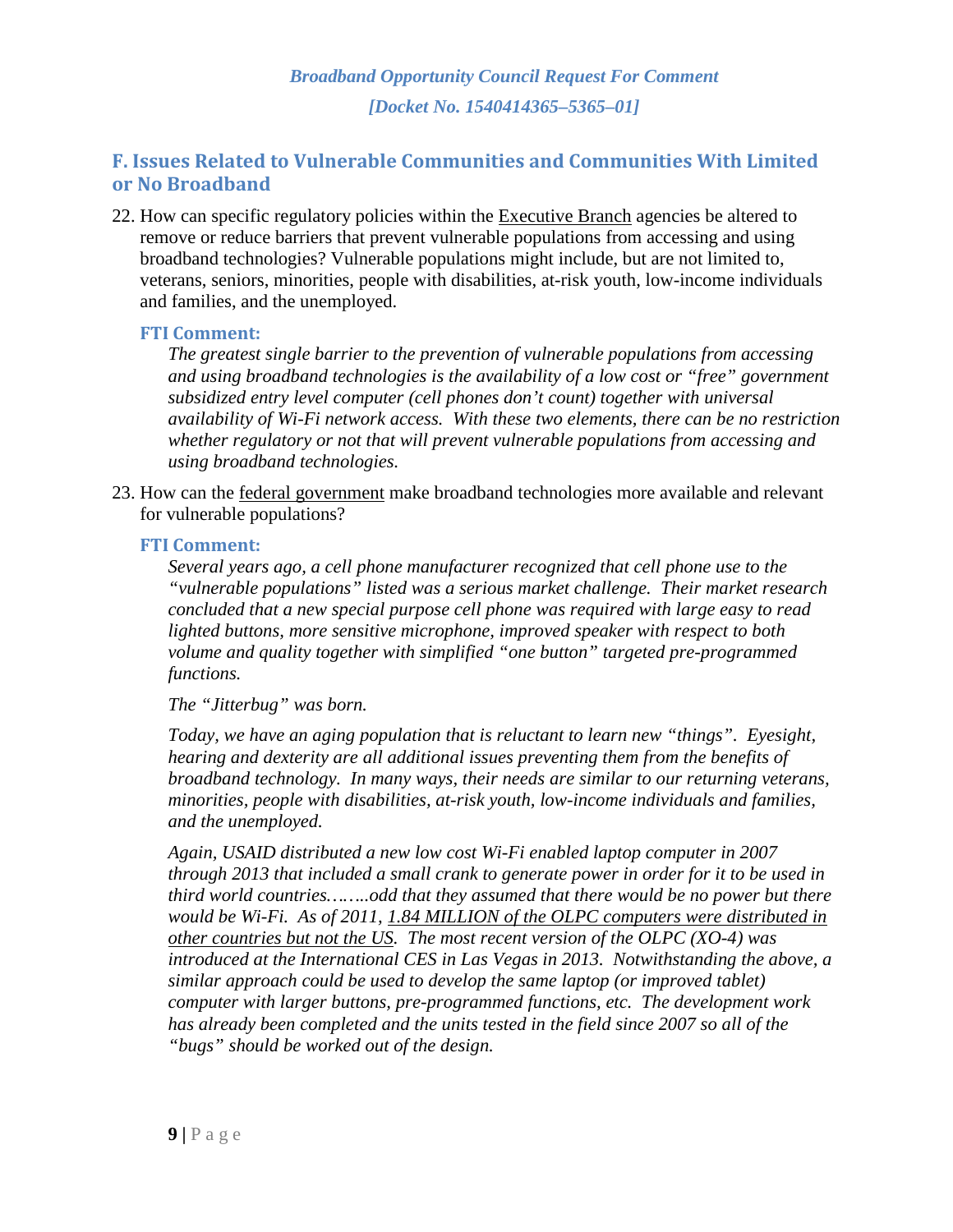*FTI has been researching hundreds of small rural communities over the past four years that either do not have Internet or only have slow high priced Internet available to them through their DSL phone service or residential satellite Internet services. All of these communities could be served with true high-speed low cost Internet were it not for the capital cost of the shared community hub equipment. A government subsidy or grant for that shared equipment would immediately make low cost high speed Internet available to all residents. Ultimately, it is the lack of capital investment in rural high-speed Internet that is limiting the expansion of low-cost (continuing subscription costs) high-speed Internet.*

*As an example of a rural unserved community, FTI elected to fund the shared network equipment in a small rural typical Indiana community in order to determine if there were any other challenges such as the inability to operate the laptops or computers, incompatibility between devices, maintenance, billing and collections. Several years of operations have verified that these latter concerns were unfounded. Moreover, it has been determined that the best customers were the senior (75+) and the millennials.* 

*Perhaps there are not as many "vulnerable populations" as one might believe.* 

#### **G. Issues Specific to Rural Areas**

24. What federal regulatory barriers can Executive Branch agencies alter to improve broadband access and adoption in rural areas?

#### **FTI Comment:**

*If precluding the allowance of ITCs for private investments in deployment of broadband in rural areas is a "regulatory barrier"; then it may be one of several.* 

*If precluding the allowance of the Universal Service Fund for subsidies in deployment of broadband in rural areas is a "regulatory barrier"; then it may be one of several.* 

25. Would spurring competition to offer broadband service in rural areas expand availability and, if so, what specific actions could Executive Branch agencies take in furtherance of this goal?

#### **FTI Comment:**

*It should be first recognized that today's state-of-art technology of choice for the transport and delivery of broadband services must be considered fiber optics; probably more specifically, fiber optics placed underground. Unfortunately, the cost of installation of a fiber infrastructure is very high when considering small communities of a less than a 100 total homes, ranches and farms. We believe that it is also recognized that ultimately at some point in the future, fiber optic cables will likely be to nearly every home and business throughout the US as aging infrastructures are replaced. Until that time which may be decades into the future, there is only one universal technology capable of reaching every home, ranch, farm and business without geographic restriction and that technology is wireless and either "satellite based" or "cellular telephone based".*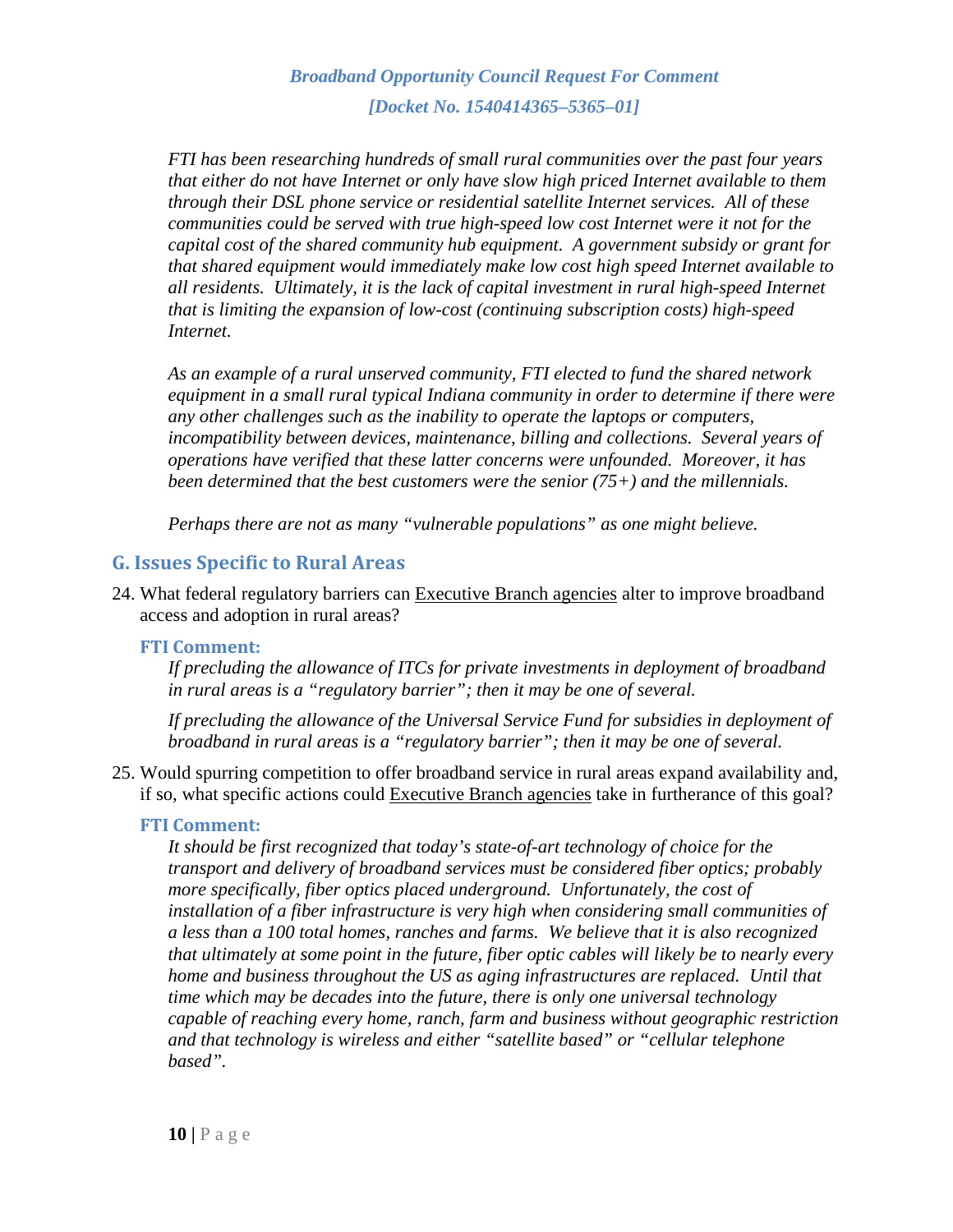*It should also be noted that competition already exists for broadband in rural areas throughout the United States. There are at least three two-way satellite Internet services competing for the rural residential market throughout the US with small satellite antenna solutions. In addition, recent information suggests that 4G cellular telephone service capable of broadband is available in 98% of the US. All of the satellite service companies and most of the cellular companies provide service options exceeding the 4 mbps threshold previously set for rural locations unable to receive broadband by any other means. Unfortunately, technology limitations prevent these "residential" oriented satellite Internet companies from providing true high-speed Internet of 25mbps at near fiber levels of "availability" of 99.95%. The one "truism" in the advancement of technologies, however, is that advancements develop as a result of capital investments and "out-of-the-box" thinking.* 

*In order to encourage and stimulate private capital investments in technology*  development of true high-speed Internet, perhaps the concept of grants and Investment *Tax Credits for disadvantaged businesses (small, woman owned, native American, disabled veterans, etc.) be considered.* 

26. Because the predominant areas with limited or no broadband service tend to be rural, what specific provisions should Executive Branch agencies consider to facilitate broadband deployment and adoption in such rural areas?

#### **FTI Comment:**

*Historically, providers of telecommunications services including those of telephone, cable television, Wi-Fi and Internet have ignored the needs of geographically isolated consumers based upon ROI (Return-On-Investment) formulas consistent with current and projected economic factors. This practice is consistent with the goal of protecting the interests of the stake holders of the respective companies but has done little to expand broadband services to rural consumers. Government institutions at all levels have collaborated in the proliferation of the practice of limiting mandated expansion of services to the under-served and unserved populations through franchise limiting line extension formulas and restriction of grant subsidies to those applicants that do not achieve minimal capital costs per home served. As a result of all of these practices, traditional "Rural America" including small communities, ranches and farms have entered the computerized 21st Century developmentally handicapped by the lack of highspeed Internet access for education, business, health, and other critical life services. Until a funding model for true Rural America consumers is identified, this condition is unlikely to improve.* 

*Both private and publically held companies cannot reasonably justify economically injudicious capital expansion of their respective infrastructures given the fiduciary responsibility to their stockholders. By the same token Federal grant subsidies through the NTIA, USDA or the Department of Commerce have a similar responsibility to taxpayers in that grants have historically been evaluated based upon serving the maximum number of potential consumers with each tax dollar invested. The situation is not entirely hopeless given the evolution of the small dish satellite Internet industry, however.*

**11 |** Page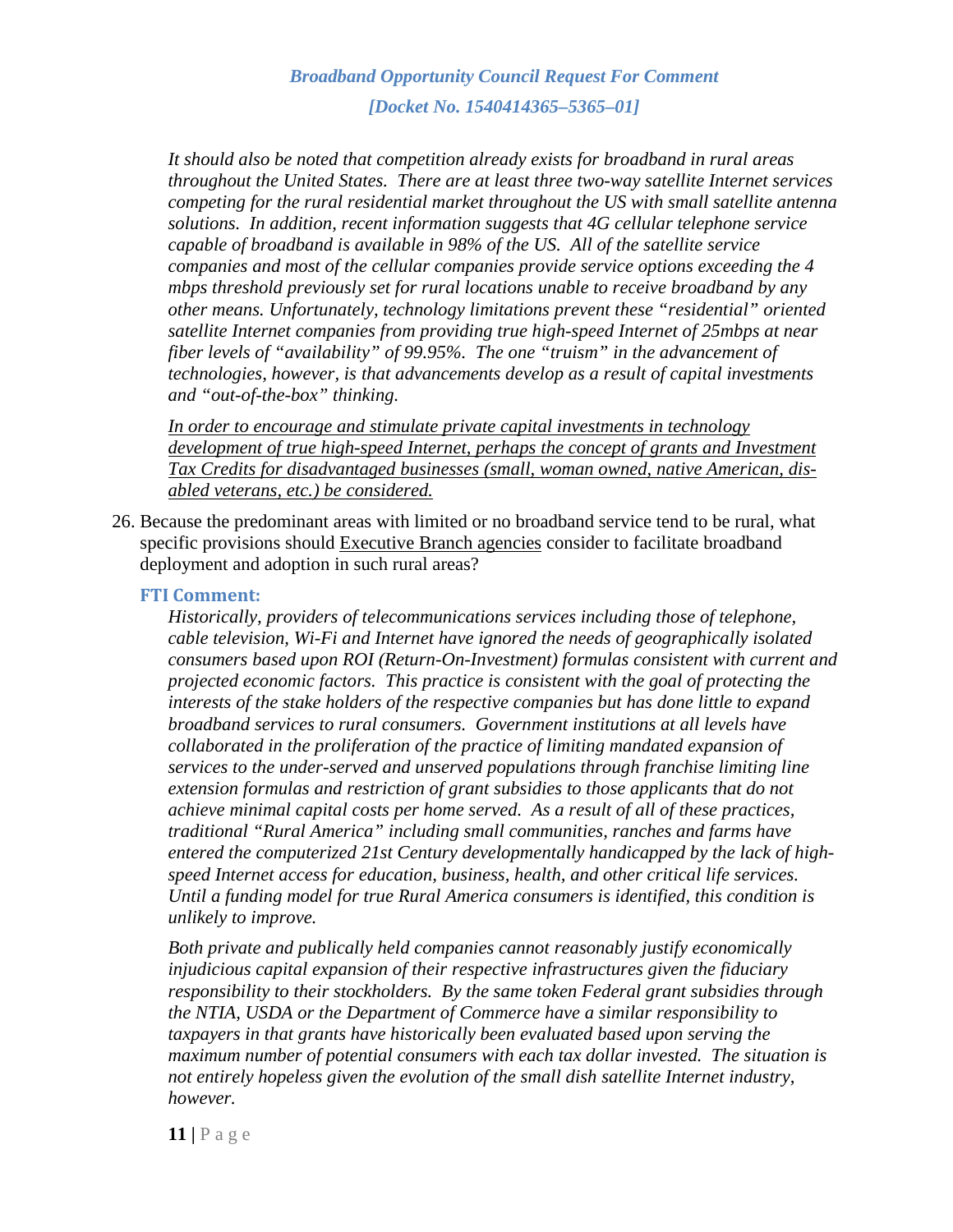*Multiple competing satellite Internet providers offer "modest" data rates to virtually every location in Rural America at subscription rates commensurate with data speeds, location and the amount of data being downloaded in any given month. While this technology is being marketed as a universal Internet solution, it fails to meet today's government accepted threshold definition of "high-speed Internet" of 25 mbps as well as a proposed level of "availability" of 99.95%. Given current available technologies, these government defined thresholds can be met and exceeded at a lower monthly subscription rate for the consumer without the individual investment in satellite technology located on the consumer residence.* 

*An implementation of an operationally self-funding universal application of satellite and wireless technologies that will provide true high-speed Internet available throughout Rural America without geographic restriction at a higher data rate, higher availability and lower subscription price than is currently available is possible utilizing current satellite and Wi-Fi technologies; a 21st Century solution to a 20th Century problem engineered exclusively for Rural America.* 

*Accordingly, in order for true high-speed Internet to become available in true rural America, the grant and subsidy evaluation metric of "dollars per home passed/served" needs to either be removed or increased for rural communities less than approximately 100 to 200 homes.* 

# **H. Measuring Broadband Availability, Adoption, and Speeds**

27. What information about existing broadband services should the Executive Branch collect to (make) inform(ed) decisions about broadband investment, deployment, and adoption? How often should this information be updated?

#### **FTI Comment:**

*The implementation of the multiple technologies required for broadband services is changing more rapidly than the time required to collect information. By the time that coverage and technology information for existing and planned broadband can be gathered for a given region, it has already evolved making the data collection process and the accumulated data of little use for planning purposes. Perhaps the budget for the gathering of virtually useless information should be re-allocated to grants and subsidies for expansion into truly rural and truly unserved communities of users where the vendor proposal demonstrates whether the community is unserved or underserved in real-time.*

28. Are there gaps in the level or reliability of broadband-related information gathered by other entities that need to be filled by Executive Branch data collection efforts?

#### **FTI Comment**

*No, the data collection efforts of "other entities" generally results in unreliable dated broadband information suggesting that any budget dedicated to this effort is better allocated to the expansion of existing networks and the development of innovative technologies for the more efficient use of spectrum resulting in higher data rates and more reliable broadband services to end users.*